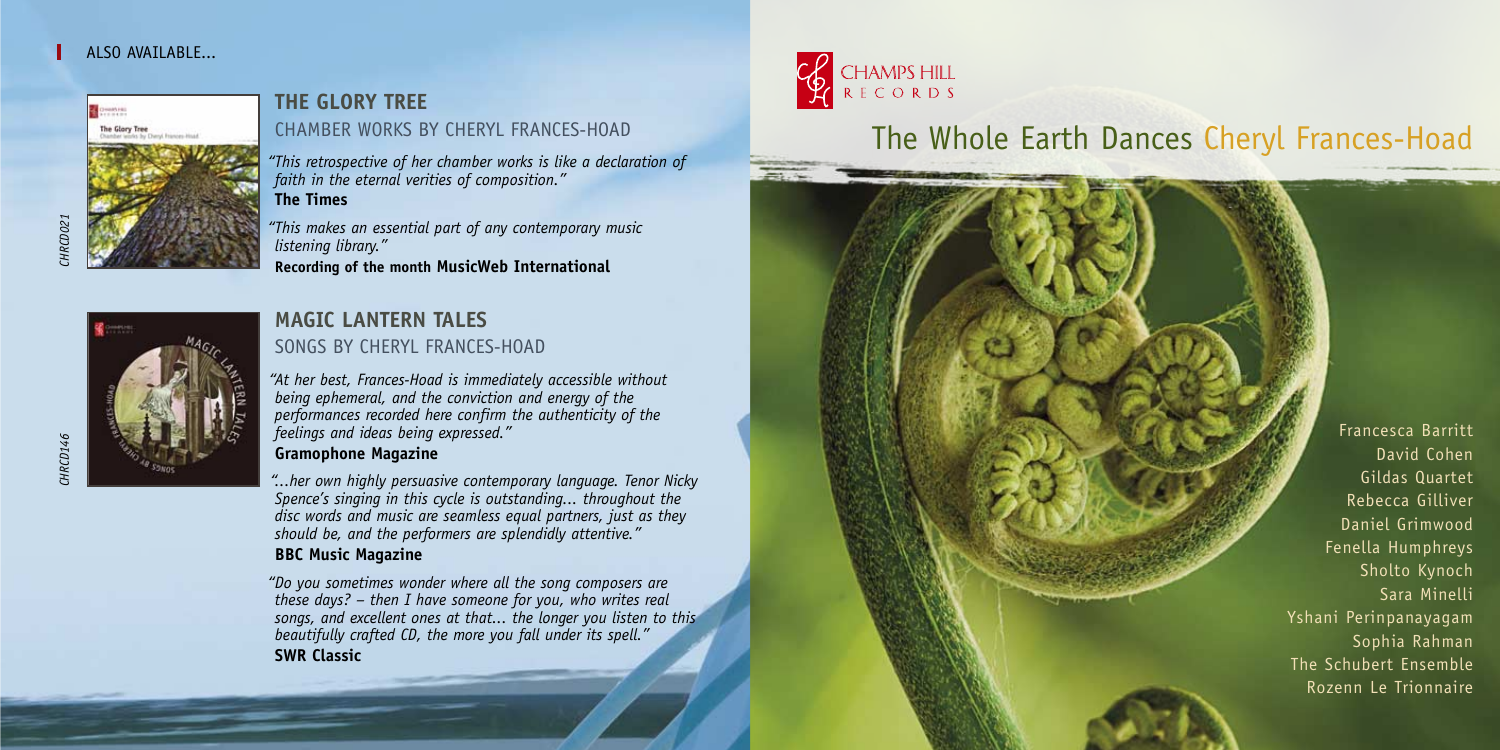This disc, my second one of chamber music for Champs Hill Records, focuses on compositions written over a period of nearly twenty years. From *The Prophecy*, my first professional commission (for the 1998 Manchester International Cello Festival) to *The Whole Earth Dances* (commissioned by the Schubert Ensemble, this recording being their last as a group before disbanding in 2018), each work takes inspiration from widely varied sources, from Dante through *The Prodigy* to Game Theory .

When *The Glory Tree*, my first Champs Hill disc, was released in 2011 I had no idea how life-changing it would be to have professional recordings of my music in the public realm: interpretations were as close to what I heard in my head as it was possible to have. The care and attention lavished by all involved during those three days of recording in September 2008 felt like a huge affirmation of my work; it both spurred me on to continue to try and make a life as a composer, and began what I only half-jokingly refer to as my obsession with recording. With this fifth and final disc for the label, and with over six-and-a-half hours of music recorded, I can only express my heartfelt gratitude to David and Mary Bowerman for their faith in me and my work because, without their support, all of this would have been an impossibility.

I am also indebted to Arts Council England, the PRS Foundation and the Schubert Ensemble Trust for financial support in the making of this disc.

**www.cherylfranceshoad.co.uk**

Charl Nuncallos

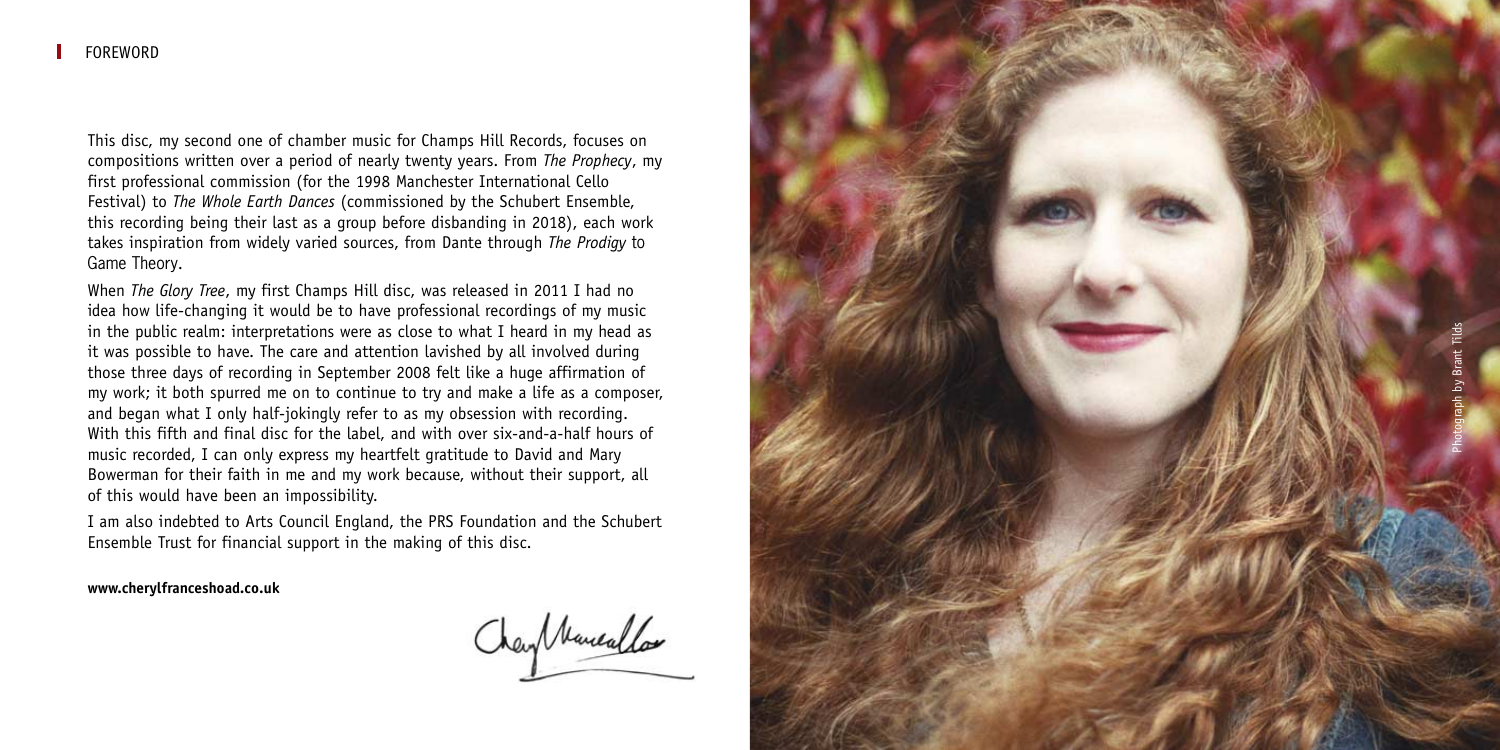#### CHERYL FRANCES-HOAD *(b.1980)*

#### 1 **THE WHOLE EARTH DANCES** *(2016) 9'41*

*The Schubert Ensemble: William Howard ~ piano, Simon Blendis ~ violin, Douglas Paterson ~ viola, Jane Salmon ~ cello, Peter Buckoke ~ double bass*

#### **CLOUD MOVEMENTS** *(2014)*

|  | 2 <i>i</i> Larghetto         | 2'05 |
|--|------------------------------|------|
|  | 3 <i>ii</i> Allegro moderato | 1'14 |
|  | 4 <i>iii</i> Larghetto       | 2'35 |
|  | 5 <i>iv</i> Vivace           | 1'55 |
|  | 6 v Larghetto                | 2'41 |
|  |                              |      |

*Rozenn Le Trionnaire ~ clarinet, Francesca Barritt ~ violin, Sholto Kynoch ~ piano*

#### **SONGS AND DANCES** *(2011)*

| 10 | <b>THE PROPHECY</b> (1998)                             | 14'14 |
|----|--------------------------------------------------------|-------|
|    | David Cohen $\sim$ cello, Daniel Grimwood $\sim$ piano |       |
|    | iii Lento                                              | 4'21  |
|    | 8 <i>ii</i> Allegretto                                 | 6'30  |
|    | 7 <i>i</i> Quietly dignified                           | 4'07  |

*Rebecca Gilliver ~ cello, Sophia Rahman ~ piano* 

#### **GAME ON** *(2015)*

|    | Composed by Cheryl Frances-Hoad, Sound Design by Yshani Perinpanayagam         |                           |
|----|--------------------------------------------------------------------------------|---------------------------|
| 11 | Nash<br>$\mathbf{r}$                                                           | 3'11                      |
| 12 | Robots Will Rule the World<br>ïί                                               | 3'51                      |
| 13 | <i>iii</i> Lament                                                              | 7'07                      |
|    | Yshani Perinpanayagam $\sim$ piano and Commodore 64                            |                           |
| 14 | <b>PAY CLOSE ATTENTION (2011)</b>                                              | 2'07                      |
|    | Yshani Perinpanayagam $\sim$ piano, Christopher Jones $\sim$ violin,           |                           |
|    | Kay Stephen $\sim$ viola, Anna Menzies $\sim$ cello                            |                           |
| 15 | <b>MAZURKA</b> (2014)                                                          | 2'18                      |
|    | Fenella Humphreys $\sim$ violin, Sholto Kynoch $\sim$ piano                    |                           |
| 16 | <b>MEDEA</b> (2007/2017)                                                       | 4'13                      |
|    | Sara Minelli $\sim$ flute                                                      |                           |
| 17 | <b>MY DAY IN HELL</b> (2008)                                                   | 9'21                      |
|    | Gildas Quartet: Christopher Jones $\sim$ violin, Gemma Sharples $\sim$ violin, |                           |
|    | Kay Stephen $\sim$ viola, Anna Menzies $\sim$ cello                            |                           |
|    |                                                                                | Total playing time: 81'40 |

Produced by Ateş Orga Engineered and edited by Dave Rowell Recorded on 1st May 2015, 13th March and 3rd–5th May 2017 in the Music Room, Champs Hill, West Sussex, UK

Executive Producer for Champs Hill Records: Alexander Van Ingen Label Manager for Champs Hill Records: Rebecca Dixon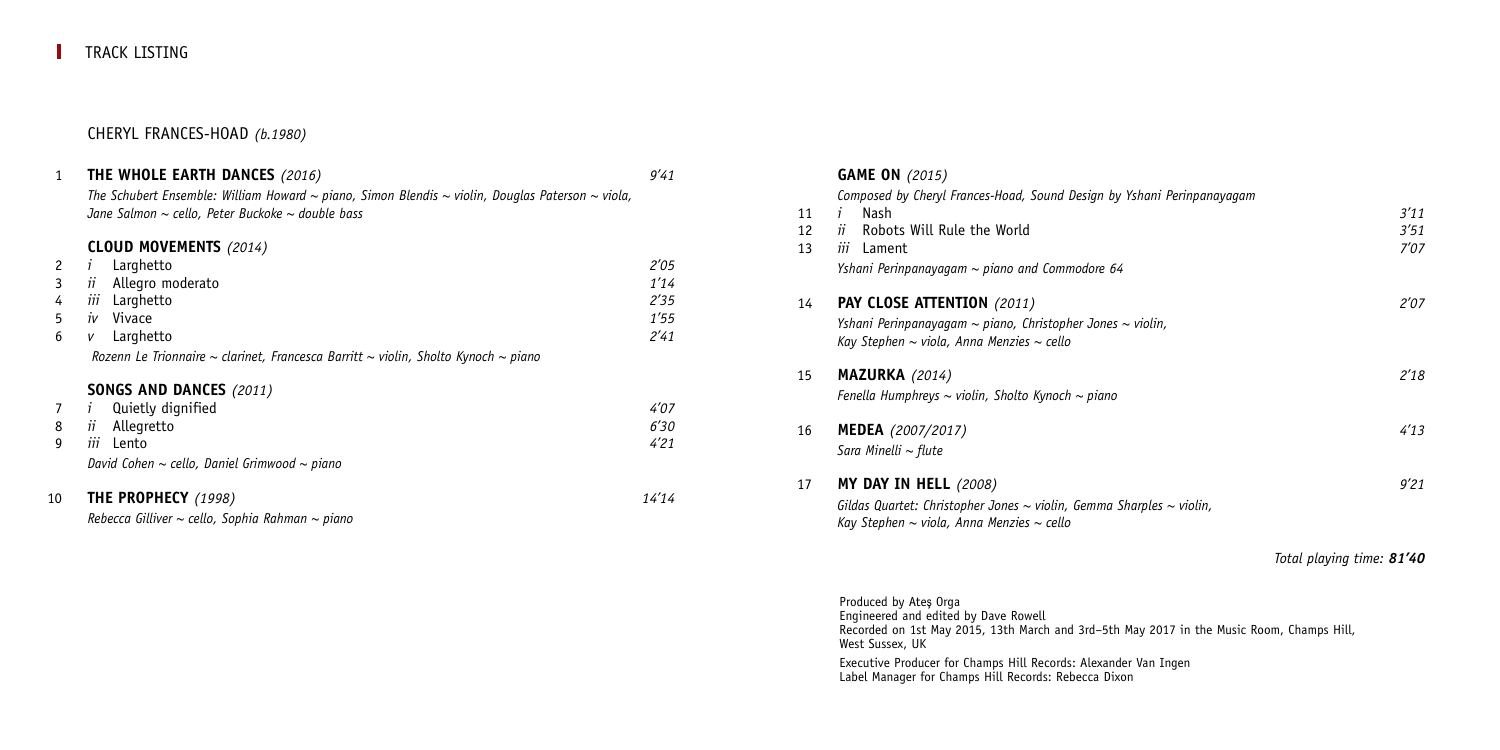#### PROGRAMME NOTE

Wrapped and hooded, battling whatever the elements throw at her, traipsing country lanes, an air of bemusement one moment, knowingly sure the next, claret laughter counterpointing dry humour, Cheryl Frances-Hoad is an original. 'Intricate in argument, sometimes impassioned, sometimes mercurial, always compelling in its authority' (Robin Holloway, *The Spectator*), '21st-century music that should frighten no one but make them pause frequently for thought (not least through her beguilingly idiosyncratic titles)' (Guy Rickards, *Gramophone*), her output – widely premiered, broadcast and commercially recorded, reaching audiences from the Proms to cathedrals, seminars and workshops – embraces all genres from opera, ballet and concerto to song, chamber and solo repertory. Free of pretension and artifice, with a thirst for literature, painting and dance, her creative signature, crossing all styles, is charismatically her own. 'Nothing in Frances-Hoad's music ever sounds secondhand. [It speaks] clearly and directly in an utterly fresh way' (Andrew Clements, *The Guardian*).

Grateful for a 'hard core' apprenticeship getting on for eighteen years, she studied at the Yehudi Menuhin School (cello, piano) before going up to Cambridge, 'disastrous interview' notwithstanding, followed by a doctorate at King's College, London. 'I'm not naturally very cerebral and compose very intuitively, so going down the academic route was good for me I think. I'm relieved though that I just have to write notes now, not lots of mediocre essays!' (*Composition:Today*, 2009). Less than loquacious in her rural youth (near silent when I first met her), she's a good examplar these days of someone who, away from the piano and her desk, is nothing if not a a strong communicator, happy to mingle, always ready to busk a gig or two. A pragmatic realist. 'You have to be determined to the point of utter bloody mindedness. Part of the reason why I've managed to make a kind-of living out of composing is that I have always just refused to acknowledge that it might not be possible … A thick skin for rejection is very useful I think, and somewhere (however deep down) you need total self confidence in what you are writing, even if this is partly achieved by self-deception …' (*The Cross-Eyed Pianist*, 2013).

Cheryl likens the creative process to modern architecture. 'Buildings which can look gravity-defying have to have secure foundations to work properly. I think to write a good piece it has to be structurally and technically sound as well as sounding as [instinctive] and emotionally direct as possible' (*Yorkshire Post*, 2010). Going back years, her notebooks, sketches and autographs are kept in careful order, calligraphically as arresting in their pen-and-ink delicacy as the (dynamically intensified) scorewriter pages she produces subsequently. The act of pen on paper is important. Inspired by or setting words, for example, she needs to write them out to comprehend their meaning. She's not a serialist yet some of her sketches, as ordered as they can be random, are nothing if not serialised permutations, retrogrades, inversions and transpositions of germinal note shapes. Others, vigorously penned, scribbled reminders meshing the margins, confirm the tonal engine at the centre of her language, linear patterns and cells reduced to starkly verticalised chord sequences, analytically graphed much as one might a Bach prelude or Chopin study – though, scanning her *oeuvre*, how she directioned and arrived at such triads, quartals and accretions she will often have difficulty remembering. 'A piece overall [like its dynamics] is always clear in my head,' she says. But occasionally she'll diagram a structure or paragraph – staticizing events otherwise moving in time. Sketches, she ruminates, border on 'exercises in composition, an insight into a composer's innermost thoughts, doubts and discoveries'. She sees colours in keys [*Stolen Rhythm*, Champs Hill Records CHRCD119].

Cheryl's early work was about intricacy of detail and ambitious complexities of execution, recurrently bordering on the near impossible, the torture and conquest, the error, of the moment as important to the drama as any other parameter. Her recent output is more clarified and performer-sympathetic. Entering her world is to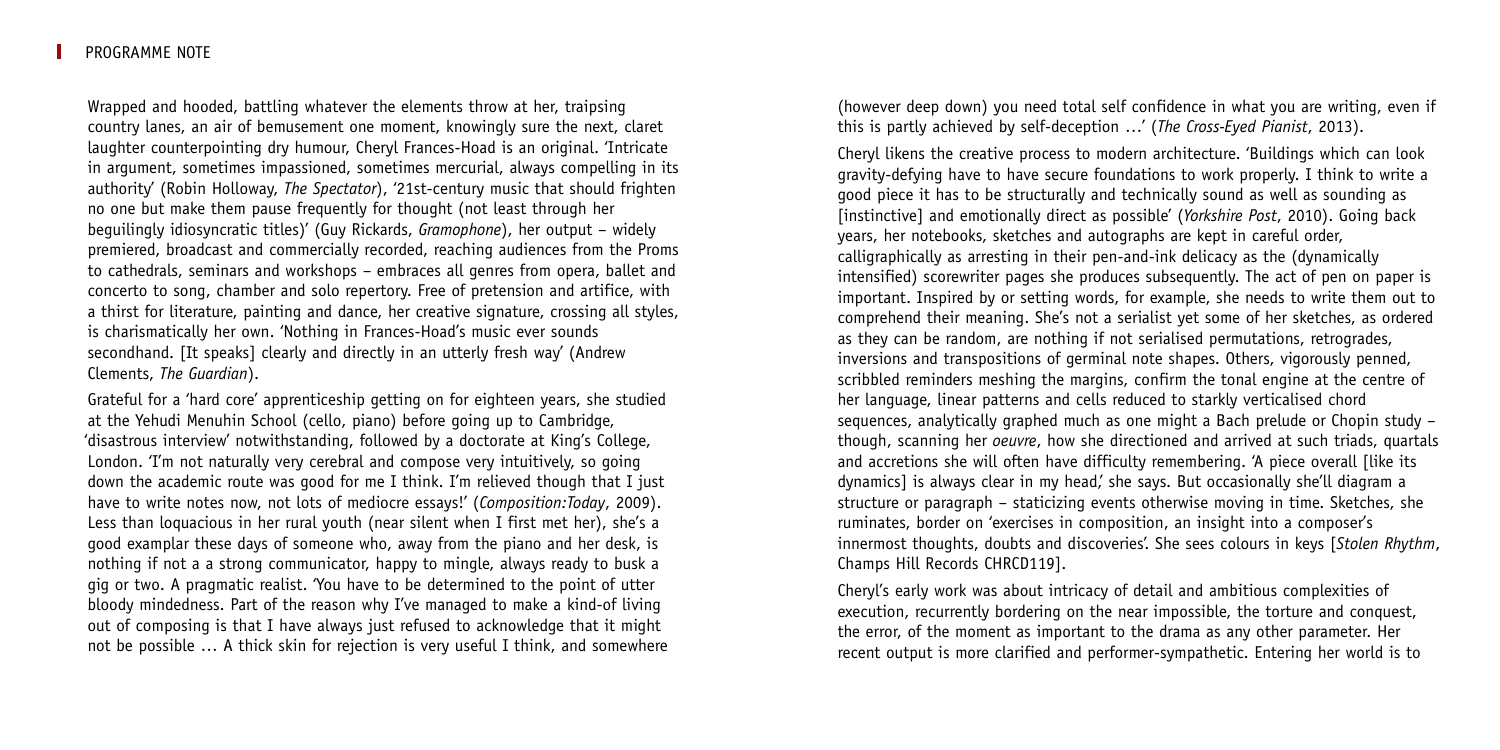tumble into a hall of mirrors; as she says, 'Doing my own thing.' Her formative training in the late Eigthies and Nineties took her down moderated Establishment roads: the mainstream cello repertory – Bach, Beethoven, Brahms, Britten, Shostakovich; the *fin de siècle* emotionalism and poetics of *Verklärte Nacht* (a Menuhin staple); neither dodecaphony nor contemporary techniques at Cambridge, but plentiful doses of Josquin, species counterpoint and ethnomusicology plus a single foray into Russian music – *Boris Godunov*. She prefers Stravinsky and Bartók to the Second Viennese School – while, unsurprisingly, warming to Berg for his 'serialism with romantic notes'. Turning around 'romantic music with added notes' is how she will sometimes parody herself, tongue-in-cheek.

For Cheryl, making an album is a collaborative involvement. She's immersed in all stages of the process bar mapping and mark-up – from attending rehearsals and sessions to auditioning edits and approving the production master. With this album, five days in the making – *The Prophecy* alone taking up a morning and afternoon – she's gone a step further, deciding on the final track order for reasons, generally pivot-related, appended below.

*The Whole Earth Dances* **for Piano Quintet** (January–April 2016) 'Arresting beginning, big C-major ending.' Commissioned by the Schubert Ensemble, for the same forces as Schubert's *Trout Quintet*; premiered at the Spitalfields Music Festival, 13 June 2016; 'dedicated to the memory of my friend Becs Andrews [1978–2016], a fiercely talented stage artist and visual artist'.

'I am lucky to have a wonderful park just ten minutes' walk from my house: I can leave home and be back within the hour having walked around a lake and under what I imagine to be vaulted roofs made only from trees. I like to walk the same path every time I go, paying attention to the many changes that can occur suddenly (such as the weather) and gradually (such as the changing colour of the leaves).

Today, when so much of the Earth is being polluted, fracked and deforested, it seems particularly important to really notice and respect the land, to feel a connection to it. Two Ted Hughes poems – "Thistles" and "Ferns", both from *Wodwo* [1967] – also inspired the piece, adding a resonance to the thistles and ferns that I see nearly every time I walk. *The Whole Earth Dances* is a single slow movement divided into five continuous parts: thistles, ferns, thistles, ferns, thistles. Hughes's description of the former ("Every one a revengeful burst of resurrection") and the latter ("Here is the fern's frond, unfurling a gesture") influenced all the musical material in the work, and I have tried to imbue the piece with that sense of timelessness I feel when walking with his poems (with their allusions to Vikings and "warriors returning") in my head.'

The ending, C major, she identifies with 'the most pure thing you can do', whiter and purer than anything – even if paradoxically it would have been the black key of the clavecinists.

*Cloud Movements* **for Clarinet, Violin and Piano** (October 2014) 'A quiet C-major chord beginning.' Commissioned by the Park Lane Group Young Artists New Year Series; premiered by Ensemble Matisse, Purcell Room, 8 January 2015.

'On honeymoon in Tuscany I was determined to come home inspired by a great work of art on which to base my next commission. However, it was watching the gradually changing shape of a cloud crossing the sky over a glass of Tuscan red that eventually inspired this work: the idea influences the harmonic progressions in the piece which gradually metamorphose in shape, following no particular rules. Back home I started reading Naomi Klein's newly published *This Changes Everything: Capitalism vs the Climate*. A chapter about 'Solar Radiation Management', a potentially hazardous proposed geoengineering practice in which sulfates are sprayed into the stratosphere (with the intention of reflecting sunlight back into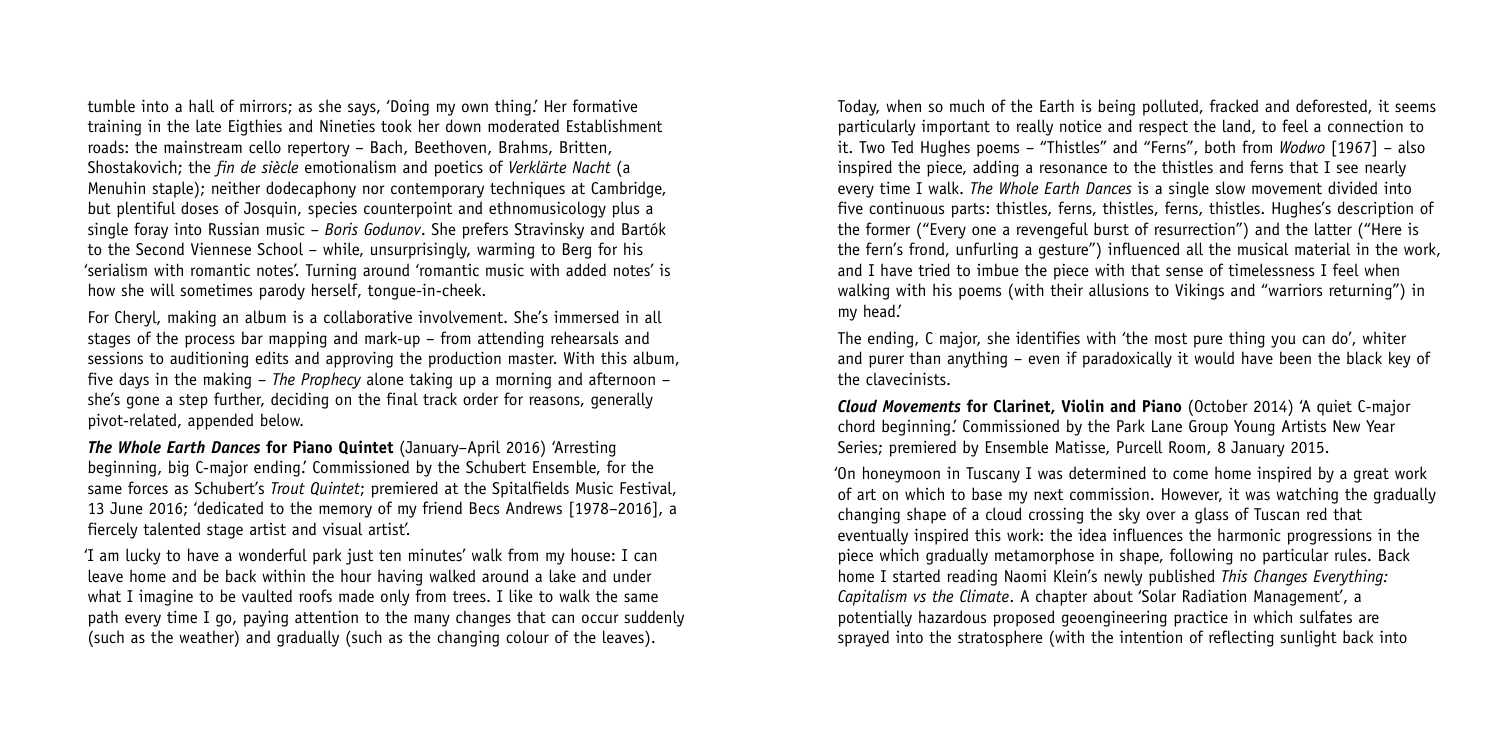space) influenced the piece as it progressed (in particular the final movement). The second and fourth movements are canons – the first in three parts, the second in four, a palindrome (palindromes also feature in the slow final movement).'

The chordal soundprint of the work, veering towards the acidic, is characteristic of Frances-Hoad's work. Look at any page of imitative writing, though, especially in the fourth movement *vivace*, and one might be hard put to guess the author.

*Songs and Dances* **for Cello and Piano** (March 2011) Commissioned by the Three Choirs Festival; premiered by Jamie Walton and Daniel Grimwood, Huntingdon Hall, Worcester, 7 August 2011. 'A bit of tunefulness after the austerity of *Cloud Movements*. *Cloud Movement* ends on an E/C# dyad … leading into the low piano D opening of *Songs and Dances*. *Songs and Dances* meanwhile ends on a held cello G above a piano C tenth, while *The Prophecy* starts with a spaced G piano cluster …'

'Since the Three Choirs Festival centres around choral music, I thought it would be a nice idea to write several "songs" for the cello, interspersed with a central set of dances (in minuet-and-trio form, *allegretto*). Additionally I had for some time wanted to create a larger scale-work out of a short cello piece I'd written some years earlier as I'd always felt it seemed incomplete by itself, needing to be part of a broader collection. This forms the slow third "song".'

'Such elegies are far from inappropriate for the cello's timbre, and in Elgar country, too …' (Rian Evans, *The Guardian*).

*The Prophecy* **for Cello and Piano** (February 1998) Commissioned by Ralph Kirshbaum for the RNCM Manchester International Cello Festival; premiered by Rebecca Gilliver and Simon Parkin, 30 April 1998. 'Maybe, after the tunes of *Songs and Dances*, we are ready for this piece. It ends, like it begins, on the same G cluster – *Game On* following opens in G, more or less.'

'My original idea was to write something comprised of many short contrasting sections based on various quotes from people with schizophrenia. I found one which interested me far more than any other. It described a man who was petrified of death because of the eternal life that he "knew" would follow. He could not differentiate between his "earthly" and "heavenly" lives, seeing them instead as one never-ending existence – an idea he found unbearable. Additionally I used two short passages from the psalms as a basis for the work. Psalm 121: "The Lord will watch over your coming and going both now and for evermore". Psalm 139: "Where can I go from your spirit? Where can I flee from your presence?" Throughout I incorporated the *Dies Irae* plainchant – Day of Wrath – as a reminder of the inevitable'

The hyper-charged winter-tide outpouring of an extraordinary seventeen-year-old, fearless of the inconceivable, tensioning body, muscle, sinew, feelings, the senses beyond poles and equators, throwing down the gauntlet with all the flame and flight of a young Beethoven. 'A tightening around the head that hurts … a terror of the mind that hurts even more' (Kerouac).

*Game On* **for Piano and Commodore 64** (October 2015) Composed by Cheryl Frances-Hoad with Sound Design by Yshani Perinpanayagam; written with funding from the RVW Foundation; premiered by Yshani Perinpanayagam at a Nonclassical gig at The Victoria, Dalston, 2 May 2016. 'Need something totally different after the trauma of *Prophecy*!'

'*Game On* was inspired variously by Game Theory, Commodore 64 gaming music, the stock market and financial crash, and the constant presence of technology in modern-day life. Yshani used to play a 1987 puzzle game on her Commodore 64, XOR … In a strange way I found it very moving, and very desolate. I listened to it over and over again while cooking and it put me in a sad mood! So I wrote a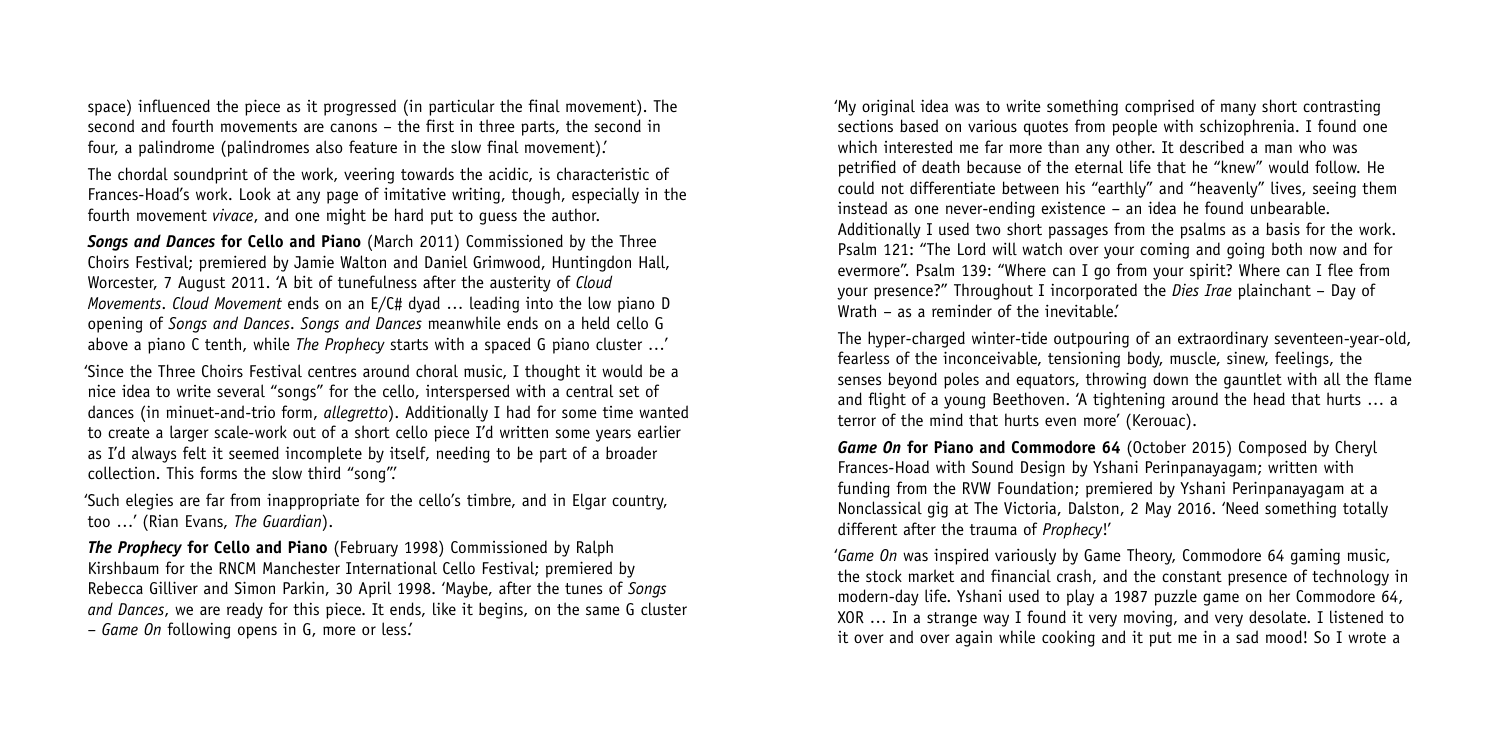"Lament" about it, the third movement. I imagined an empty, post-apocalyptic landscape, everything destroyed by the Robots of the second movement. The bits where the Commodore stutters and repeats and shudders were inspired by, well, people dying basically – I imagined hearts going into spasm, then flatlining … Or maybe it was some kind of digitally constructed landscape that starts to malfunction, the screen flickering … An elegy for all us humans once Robots take over … a sort of *28 Days Later* for piano and Commodore … The second movement, "Robots Will Rule the World", was inspired by the fear that we are all being ruled by our own handheld devices … But I'm not really quite sure what I was thinking – a world perhaps where all these devices we carry around turn against us ... these days the internet knows what we are thinking before we do (Commodore chords before piano ones) or disrupts our attention … I had a vision of a dystopian future in which the technology we hiave come to rely upon kills us - literally or metaphorically … a premonition of post-Huawei 5G Britain …'

Game Theory informs the first movement, "Nash", specifically Nash equilibrium (John Forbes Nash, Princeton, May 1950) – 'a set of strategies, one for each player, such that no player has incentive to change his or her strategy given what the other players are doing … Nash equilibrium is a law that no one [will] break even in the absence of an effective police force. In a sense, these laws are self-enforcing. Following traffic signals is an example of Nash equilibrium at work. When another car is speeding toward you, you do not stop at the red light because a police officer will give you a ticket if you go. You stop because you do not want to die' (William Spaniel).

Combining piano and Commodore 64 – a mass-marketed 8-bit home computer first exhibited in Las Vegas in 1982 – *Game On* amounts to that kind of 'other worldly' sonic encounter, and experiment, which used to be the new-voice province of

theremins, *ondes martenots* and, for forty years, the BBC Radiophonic Workshop. Rhythmically liberated but intervallically strict, the manuscript sketches for the first movement – 'rows and rows of notes got out of playing musical games' – present a notably intricate picture of theory and theatre in hand-scripted harness. In 2017 Simone Damberg Würtz choreographed the work for two male dancers, as *Tempus* (Rambert).

*Pay Close Attention* **for Piano and String Trio** (2011) Commissioned by Chamber Music 2000; premiered by students of the Junior Royal Academy of Music, Purcell Room, London, January 2009. 'A possibly good way to transition back to "normal music" after *Game On*.'

'Half way through writing this, I discovered I'd been subliminally influenced by The Prodigy's *Experience* album [1992] – largely due to the fact I'd been listening to it obsessively in the gym around that time – and so I decided to name it after a line from one of my favourite tracks ["Out of Space"]. Apart from the album's ability to make me run faster than usually possible, I also loved the manic upwards/ downwards shifting of triads that occurred in many of the tracks. This treatment of triads features quite heavily, although more daintily, in my piece. I wanted to retain my usual kind of rhythms (with associated ridiculous number of time signature changes) but render them possible for performers of higher grade standard or below. The rhythmic patterning therefore lurches obsessively (but more or less consistently) from 7/8 to 5/8 to 7/8 to 5/8 and so on. It is for this reason that the title seemed doubly appropriate.'

*Mazurka* **for Violin and Piano** (December 2014) Commissioned by Fenella Humphreys; premiered by Fenella Humphreys and Nicki Eimer, Purcell Room, London, 4 February 2015. '*Pay Close Attention* ends on D, this starts on a unison D.'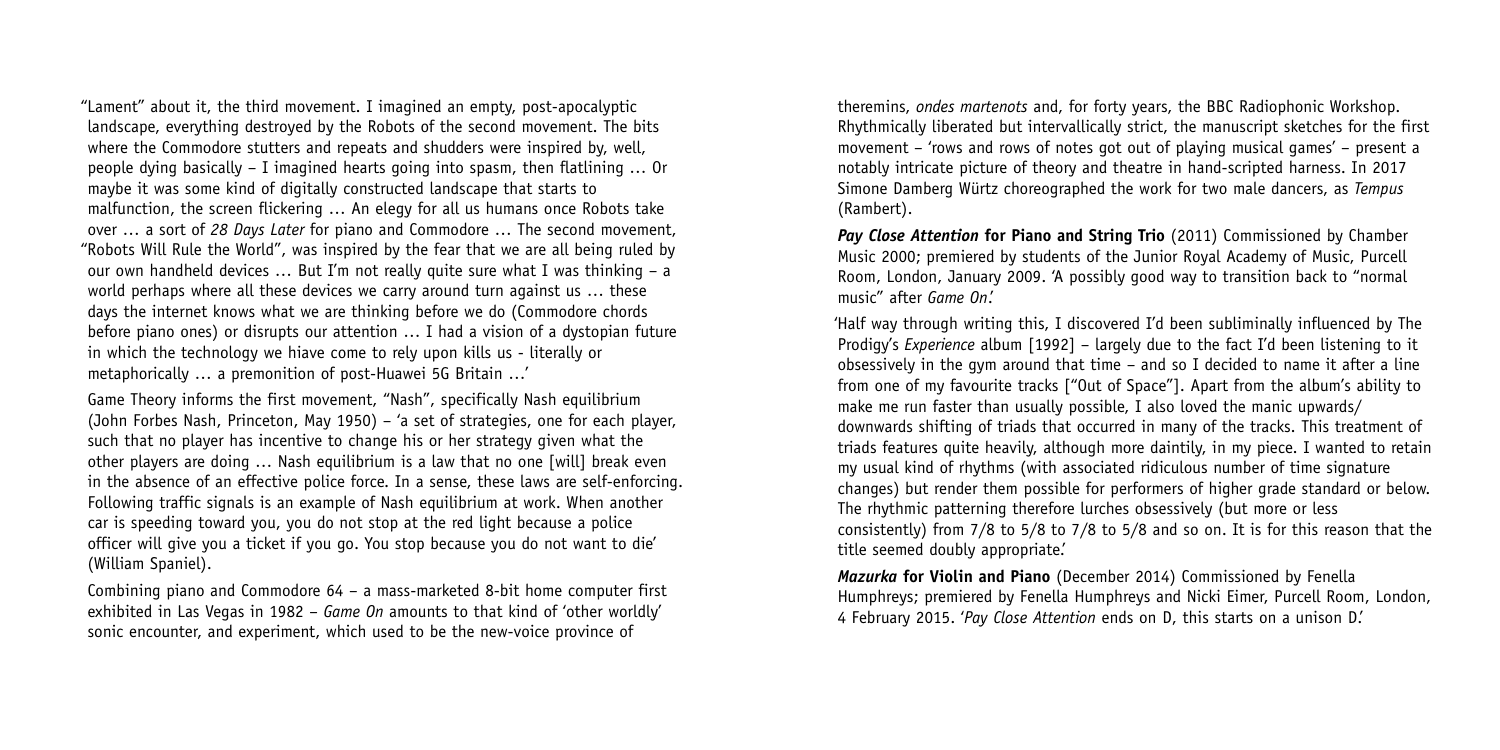'Loosely inspired by Sibelius's D-minor miniature [Op 81/1] and listening to any mazurkas I could find (I had no idea Chopin had written *quite* so many!). Some styles emphasise the third beat, others the second, so in an attempt to confuse any potential dancers, the accented beats in *my* piece vary every bar. I wanted to write rousingly, while yet allowing myself to indulge in a healthy dollop of *schmaltz*, which I always feel is needed at the start of a cold and dull year.'

*Medea* **for Solo Flute** (November 2007/spring 2017) Premiered by Sara Minelli, Accademia dei Notturni, Bologna, 23 April 2019. An arrangement of *Bouleumata* for clarinet [*The Glory Tree*, Champs Hill Records CHRCD 021], commissioned by the 2008 Presteigne Festival, premiered by Catriona Scott. 'Another intentionally short number – but more modern in style, *segue-ing* well into *My Day in Hell*.'

'Shortly before writing this piece I reached the final of a competition to compose the music for the Cambridge Greek Play, which that year happened to be *Medea*. I didn't win, but Euripides's play stunned me with its depiction of Medea, a woman who kills her two children to spite her husband Jason (who has just left her for a Corinthian princess). I was inspired by the wildly contrasting emotions that Medea experiences during a monologue immediately preceding the double-murder: that she can't possibly go through with it, but that she must in order to punish her enemies. In one passage she says, "I understand that what I am about to do is wrong, but my *thumos* (emotion) has vanquished my *bouleumata* (ability to deliberate)".'

*My Day in Hell* **for String Quartet** (2008) Royal Philharmonic Society/Susan Bradshaw Composers' Fund Commission for the 2008 Cheltenham Festival; premiered by the Dante Quartet, Pitville Pump Room, 16 July 2008. 'A sort of *coda* to the *The Whole Earth Dances*, a quiet fade-out ending, as from a distance, eerily.'

'I'd always wanted to compose a string quartet, but was a bit daunted when I heard that the Dante Quartet (for whom I was to write) were commissioning works inspired by Dante's *Divine Comedy*, mainly because I'd never read a word of it. Nevertheless the opportunity sounded very exciting, so I panic-bought the thirteen-hour audio book and set about listening to it during a particularly bad bout of flu. This probably had quite a strong influence on my interpretation of Dante's travels (being half asleep through some passages and then waking to descriptions of sinners submerged neck-deep in rivers of boiling blood did interesting things to my dreams and little to soothe my fever). Not to my surprise, I discovered that my relatively blameless life would nevertheless land me (at the very best) somewhere in Purgatory's grottier places should I decide to die without repenting. So I set about re-reading *Inferno* and *Purgatorio* to find out how I'd end up being punished for my sloth, hypocrisy, indolence, lust and gluttony amongst other (in my view) debatable sins. I based my quartet on this unsavoury imaginary day trip. Other than evocative descriptions of each sin's punishment, it's influenced by Dante's numerical organisation of Hell and Purgatory. For instance, Hell is organised into 10 circles: 4 of Incontinence (an uncontrolled appetite for all sorts of things), 1 of Violence, 2 of Fraud, 1 of Misbelief (the Heretics), 1 of Unbelief (Limbo), and 1 Vestibule of the Futile. These circles are organised into three groups (3 being the number of the Holy Trinity) of seven (7 being the number of deadly sins), two and one. They permeate the entire fabric of the piece, determining durations of sections, influencing chordal structure, rhythmic organisation and melodic lines.'

> © Ateş Orga www.atesorga.com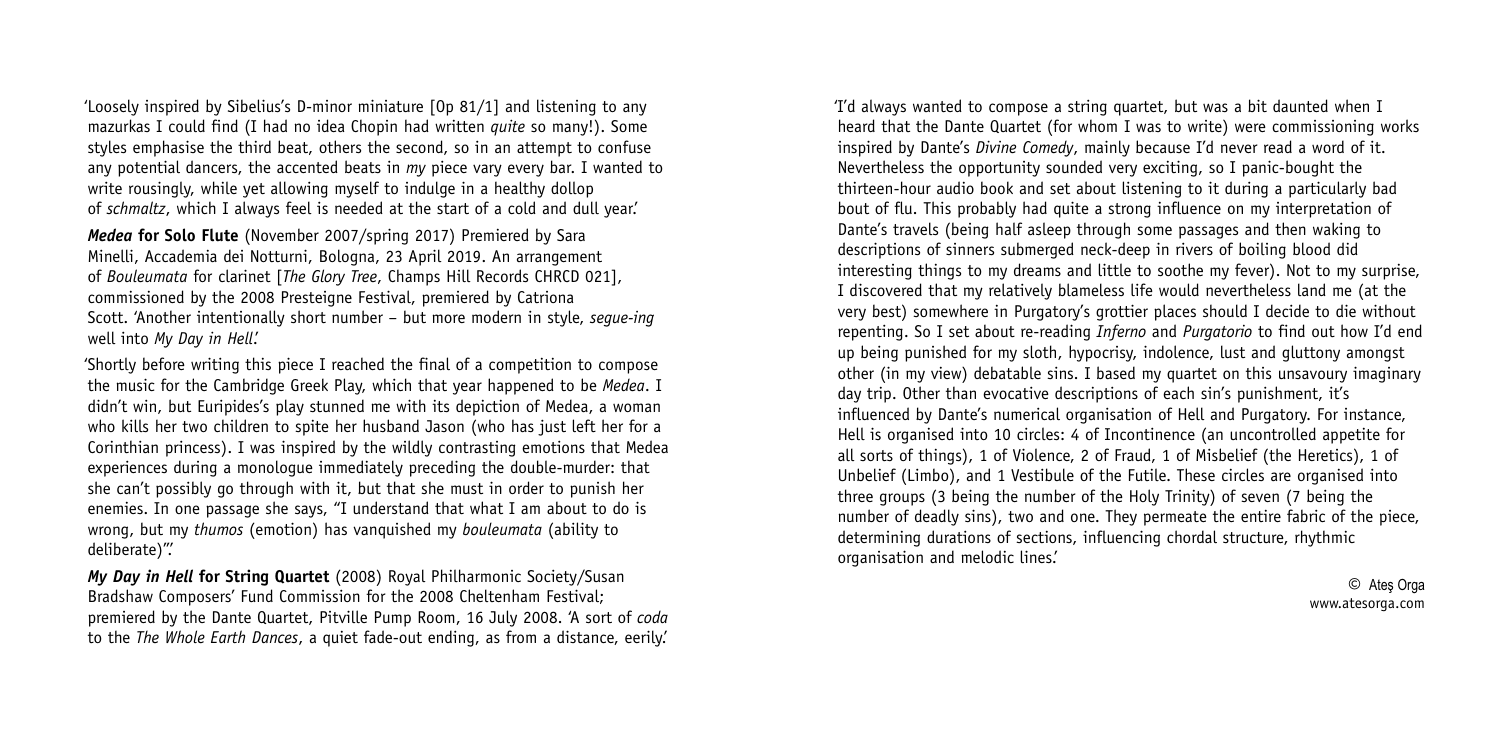

## **Francesca Barritt**

Francesca Barritt is equally at home as concert soloist, orchestral leader and chamber musician and enjoys a busy and varied freelance schedule. Francesca has appeared at Wigmore Hall and the Purcell Room, on BBC Radio 3 from the Bath Festival and for BBC Proms Radio 3 Composer Portraits.

Francesca is a member of the Berkeley Ensemble, the Del Mar Piano Trio and Lawson Piano Trio and the Florian Quartet. She is also a founder member of Ensemble Matisse, who were selected as Park Lane Group Young Artists for the 2014 and 2015 seasons.

Francesca is a passionate and experienced violin teacher, with current teaching posts at the Junior Department of the Royal Academy of Music and at Royal Holloway University of London.

## **David Cohen**

Photograph by Julie Kim

David Cohen is one of the most successful young cellists in Europe. David made his solo debut with the Belgium National Orchestra at the age of nine. His international career as a soloist soon flourished with the Saint Petersburg Philharmonic Orchestra, BBC Symphony Orchestra, The Zurich Chamber Orchestra, The Philharmonia Orchestra and many others.

As a graduate of the Yehudi Menuhin School and the Guildhall School of Music & Drama, David won more than 25 prizes in international cello competitions including the Gold Medal of the

GSMD in London (won by musicians such as Jacqueline du Pré), The Geneva International Cello Competition, and The Guilhermina Suggia Gift.



Photograph by Daniel Herendi

He was appointed principle cello of the Philharmonia at age 19, Professor of the Royal Conservatory of Musique in Mons the same year and is the creator of the very successful international chamber music festival 'Les Sons Intensifs' in Lessines.

## **Gildas Quartet**

The Gildas Quartet has performed to critical acclaim at major venues across the UK and internationally, including Wigmore Hall, Bridgewater Hall, and live on BBC Radio 3. Praised for their 'energy, verve and refreshing approach', their bold and explorative approach to performance has been recognised by the International Franz Schubert and Modern Music Competition, Graz, where they won first prize in the Audience Engagement Award 2018.



Determined to bring the visceral experience of string quartet performance to audiences at close quarters, the Gildas launched its immersive 'Surround Sound Sessions' project in Winter 2019. This series ranges from short one-work 'pop-up' concerts in unusual settings to full-length recitals, with the audience literally in the midst of the players, in surround sound.

## **Rebecca Gilliver**

Rebecca Gilliver is the principal cellist at the London Symphony Orchestra. She has been lucky enough to work with conductors such as Sir Colin Davis, Valery Gergiev and Sir Simon Rattle. Early success in national and international competitions led to critically acclaimed debut recitals at Wigmore Hall in London and Carnegie Hall, New York.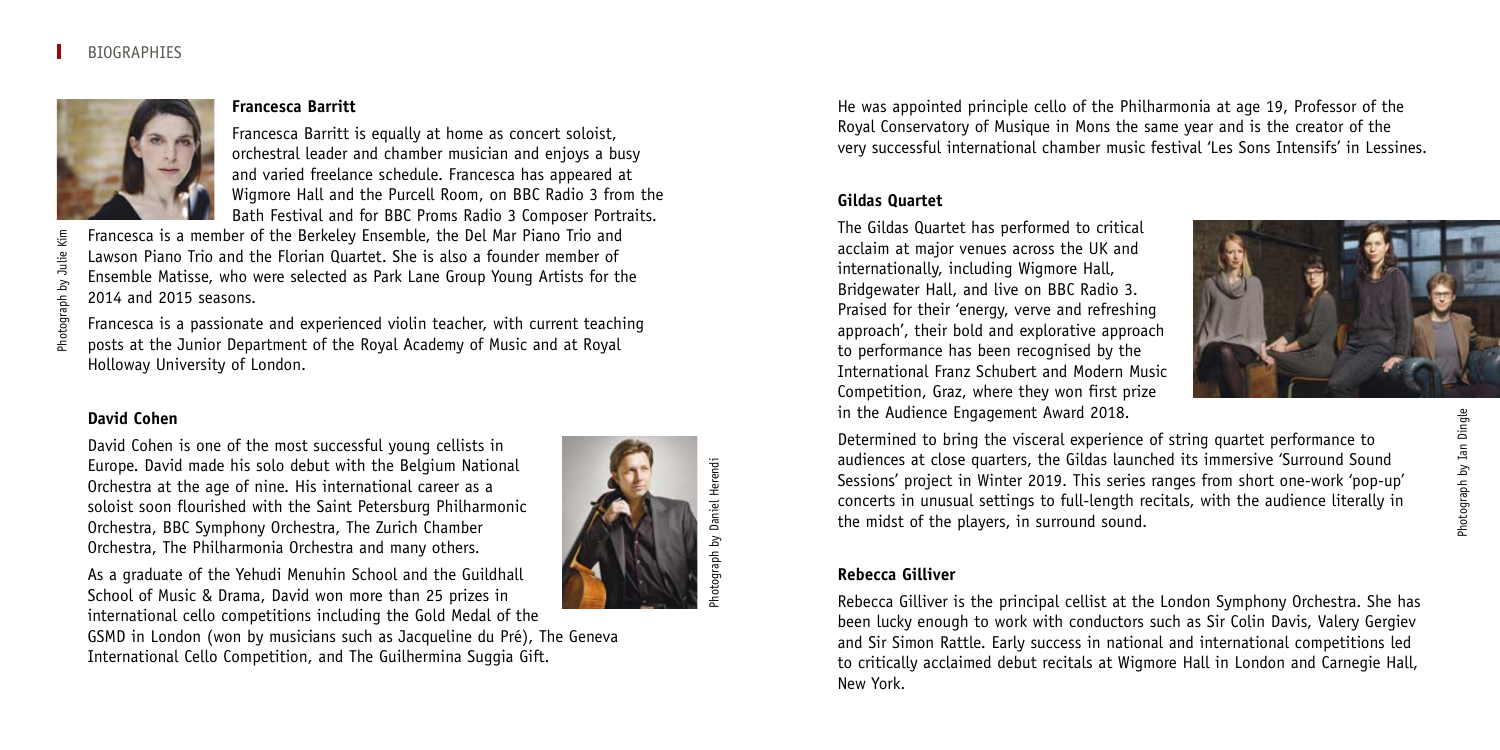

Rebecca has played concertos with the Hallé and the Academy of Saint Martin in the Fields and participated in festivals such as Bath, Bergen and the Manchester International Cello Festival. A keen chamber musician, she has played with the Nash Ensemble, collaborated with artists such as Nikolaj Szeps-Znaider, Sarah Chang and Roger Vignoles and is a regular attendee at the renowned ISM Prussia Cove, a chamber music festival in Cornwall. Rebecca is a professor at the Guildhall School of Music and Drama.

## **Daniel Grimwood**

The Anglo-Irish pianist Daniel Grimwood has been hailed by critics and audiences as an artist of rare versatility and refinement.

His musical interest started as a three-year-old playing next door's piano, and from the age of seven he was performing in front of audiences. His training continued with Graham Fitch at the Purcell School, and later with Vladimir Ovchinnikov and Peter Feuchtwanger.

As a solo recording artist his discs of Liszt and Chopin, performed on an 1851 Erard piano, received a unanimous chorus of praise from the press; the Liszt album was *Daily Telegraph* CD of the week and

Editor's Choice in *Gramophone* magazine. His complete *Fauré Nocturnes* album was released to excellent reception in *The Sunday Times*, which was followed by a disc of solo piano works by Adolph von Henselt, described as 'a blizzard of dazzling pianism' by the *Observer*.



## **Fenella Humphreys**

Winner of the 2018 *BBC Music Magazine* Instrumental Award, violinist Fenella Humphreys enjoys a busy career focusing on chamber music and solo work. Her playing has been described in the press as 'amazing' (*The Scotsman*) and 'a wonder' (*IRR*). A champion of new and unknown music, a number of eminent

British composers have written for Fenella, including a set of six solo violin works by composers including Cheryl Frances-Hoad, Sally Beamish and Sir Peter Maxwell Davies. Her critically acclaimed album of Max Richter's *Recomposed*, Pärt & Vasks was chosen as *BBC Music Magazine*'s Concerto Choice. Fenella studied at the Purcell School, Guildhall School of Music and Drama, and the Robert-Schumann-Hochschule in Düsseldorf, where she graduated with the highest attainable marks.

## **Sholto Kynoch**

Sholto Kynoch is a sought-after pianist who specialises in song and chamber music. He is the founder and Artistic Director of the Oxford Lieder Festival, which won a prestigious Royal Philharmonic Society Award in 2015, cited for its 'breadth, depth and audacity' of programming. In July 2018, Sholto was elected a Fellow of the Royal Academy of Music in the RAM Honours.



Recent recitals have taken him to Wigmore Hall, Heidelberger Frühling in Germany, the Zeist International Lied Festival in Holland, the Palau de la Música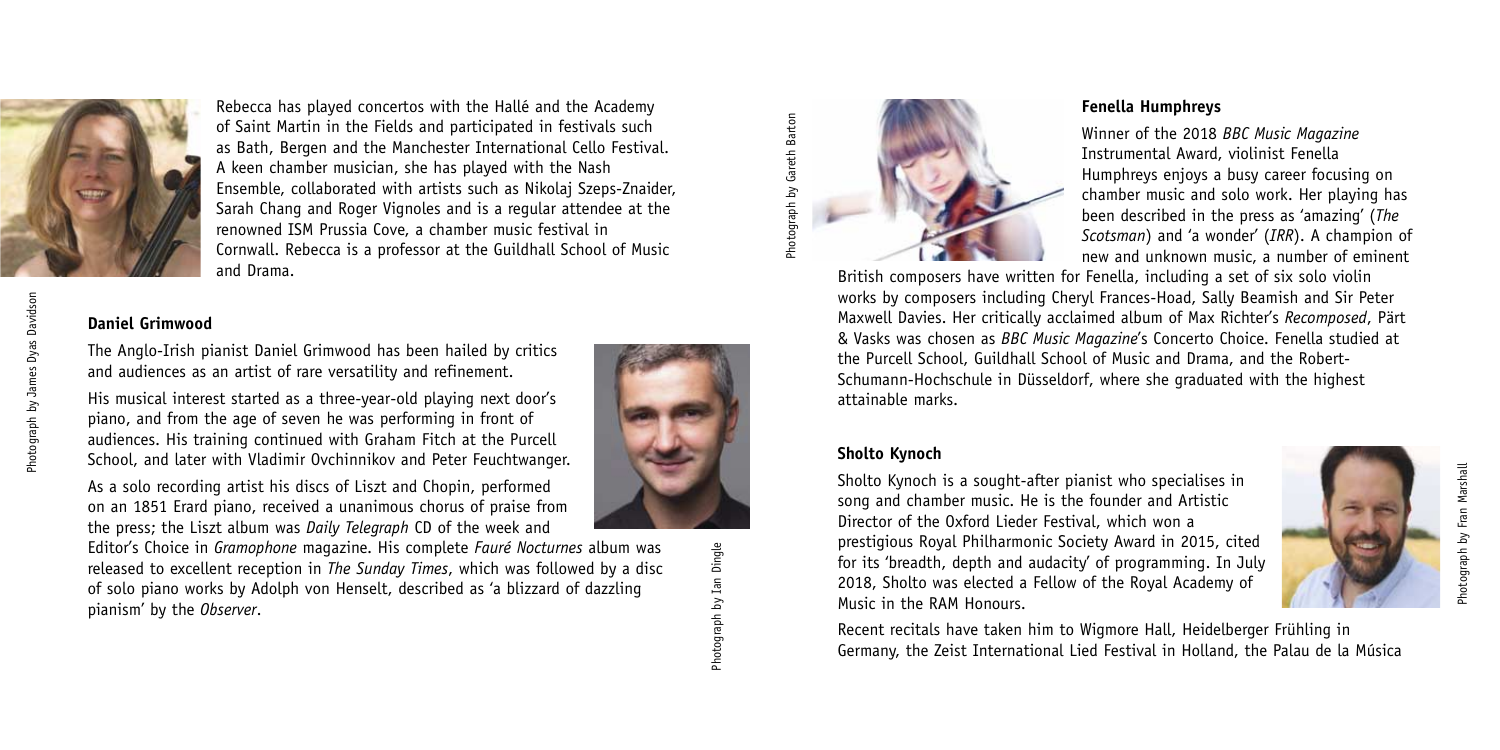in Barcelona, the Opéra de Lille, Kings Place in London, Piano Salon Christophori in Berlin and many other leading venues nationally and internationally. Together with violinist Jonathan Stone and cellist Christian Elliott, Sholto is the pianist of the Phoenix Piano Trio, an ensemble that has been praised for creating a 'musical narrative of tremendous, involving depth'. *Strings Magazine*

## **Sara Minelli**

Sara Minelli is an Italian flautist based in London with an extensive repertoire of new music and a growing reputation for exquisite live performances. Her debut solo album *New Resonances* was released in 2018 to critical acclaim, appearing in important magazines such as *Pan*, the Journal of the British Flute Society, and *The Guardian*.

In 2016 Sara received the Artists International Development Fund from the Arts Council of England which led to several performances in Israel. She has received special recognition as a soloist with awards including the Valentino Bucchi Prize. Sara was selected to perform in the Klangspuren International Ensemble Modern Academy 2014 and has worked with members of Ensemble Modern, composer Hans Abrahamsen and conductor Brad Lubman. She has collaborated as a solo interpreter with UK composers including Richard Causton, Cheryl Frances-Hoad and Jeremy Thurlow, and played in the world premiere of an orchestral piece by Salvatore Sciarrino.

Photograph by Tomoyuki TatematsuPhotograph by Tomoyuki Tatematsu

Photograph by Kaupo Kikkas

otograph by Kaupo Kikkas

#### **Yshani Perinpanayagam**

As a multi-genre chamber musician, orchestral pianist and music director, Yshani has performed at venues including Wigmore Hall, Queen Elizabeth Hall, the Amsterdam Concertgebouw, Barbican Theatre and various West End theatres.

Yshani is pianist of the Del Mar Piano Trio and Carismático Tango Band. She is currently music director for the Olivier-nominated *Goat* by Ben Duke for the Rambert Dance Company, and *King John* for the Royal Shakespeare Company. She was also pianist for Olivier awardwinning show *Showstopper! The Improvised Musical*.

Yshani was winner of the 10th Yamaha Birmingham Accompanist of the Year Award. She was a scholar at the Royal College of Music and the Guildhall School of Music and Drama under John Barstow, Caroline Palmer and Andrew West. She is now a member of staff at GSMD on the academic faculty.

## **Sophia Rahman**

Sophia Rahman has recorded piano concertos with Scottish Ensemble, BBC National Orchestra of Wales and thirty chambermusic discs for companies including Linn Records, CPO, Guild, Naxos, ASV, Dutton/Epoch, Meridian and Resonus. She teaches chamber music on the String Masters programme run by the Irish Chamber Orchestra at the University of Limerick's Irish World Academy of Music and Dance.

Sophia has appeared in recital with cellist Steven Isserlis, violist Thomas Riebl, distinguished wind players such as Karl Leister, Alex